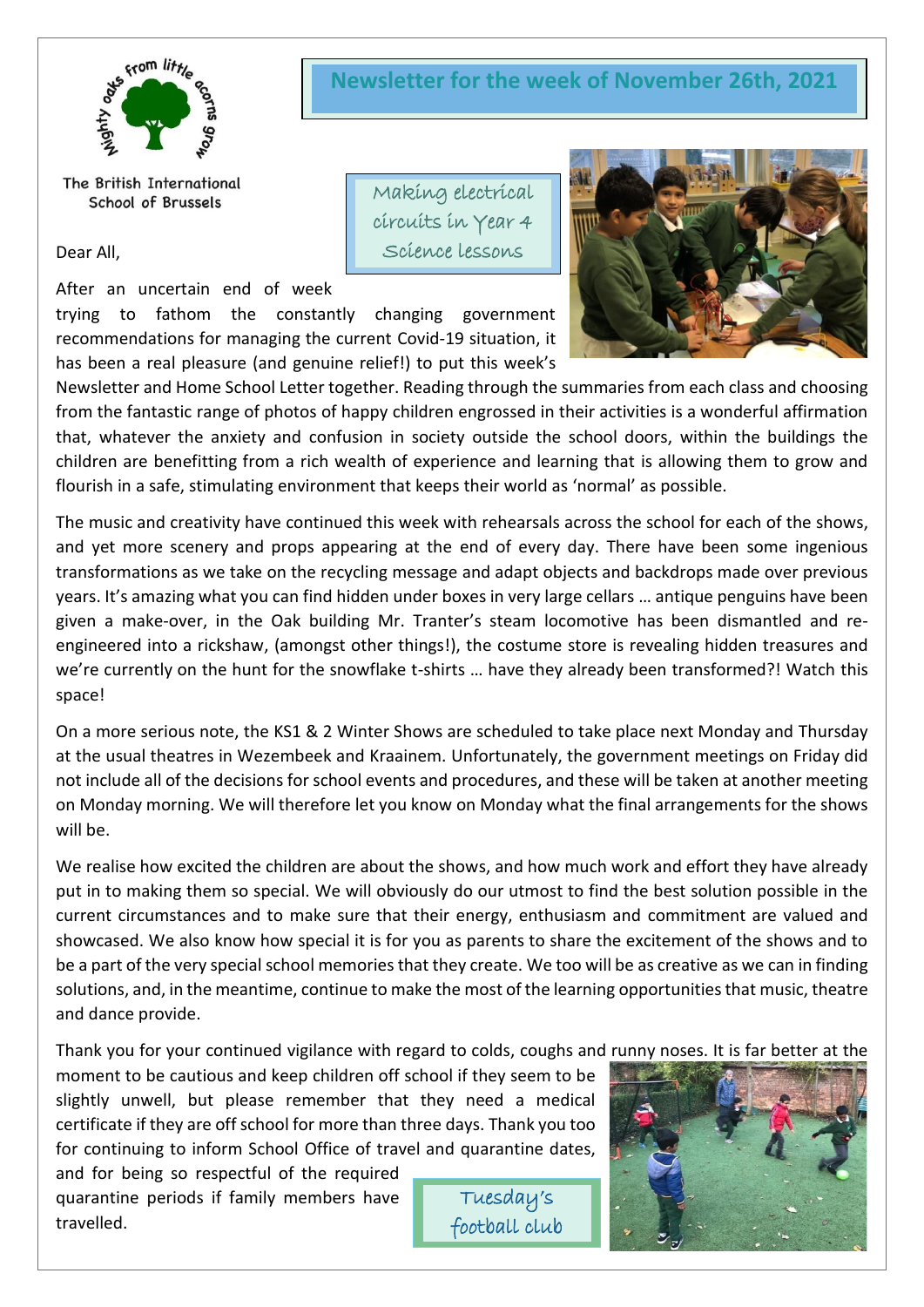Well done to everyone for a week of hard work, and a particular well done to the following:



**Stars of the Week**

## Nursery:

Everyone in Nursery for their amazing boomwhacker composition! Well done!

## Reception:

Veara, for her enthusiastic participation in Music class and for making a good effort in learning all of the Christmas show songs.

Maanav, for working hard on literacy and making an important effort to remember the sounds of the letters worked on in class.

### Year 1:

Myra, for completing a reading comprehension independently. Well done Myra!

Sri Lyka, for super independent writing on her penguin poster.

#### Year 2:

Viswajit, for his great courage in swimming around the pool all on his own and for making a big effort to listen carefully and follow instructions.

Rishmitha, for her beautifully expressive reading and discussion of the books she has read.

#### Year 3:

Anish, for using such wide and interesting vocabulary in his written work on 'The Magic Paintbrush'.

Saksham, for great work in adding 2-digit numbers and a perfect score in Mental Maths – well done!



#### Year 4:

Saksham, for writing some good 'hook questions' as part of our work on persuasive adverts with Mrs C.

Mehek, for her very carefully drawn bar chart with a title and clearly labelled axis.

#### Year 5:

Aadharrshini for her tsunamic progression from shallow pool to deep end at NATO.

## Year 6:

Priyal for her continuous hard work and good humour throughout the term what a joy!

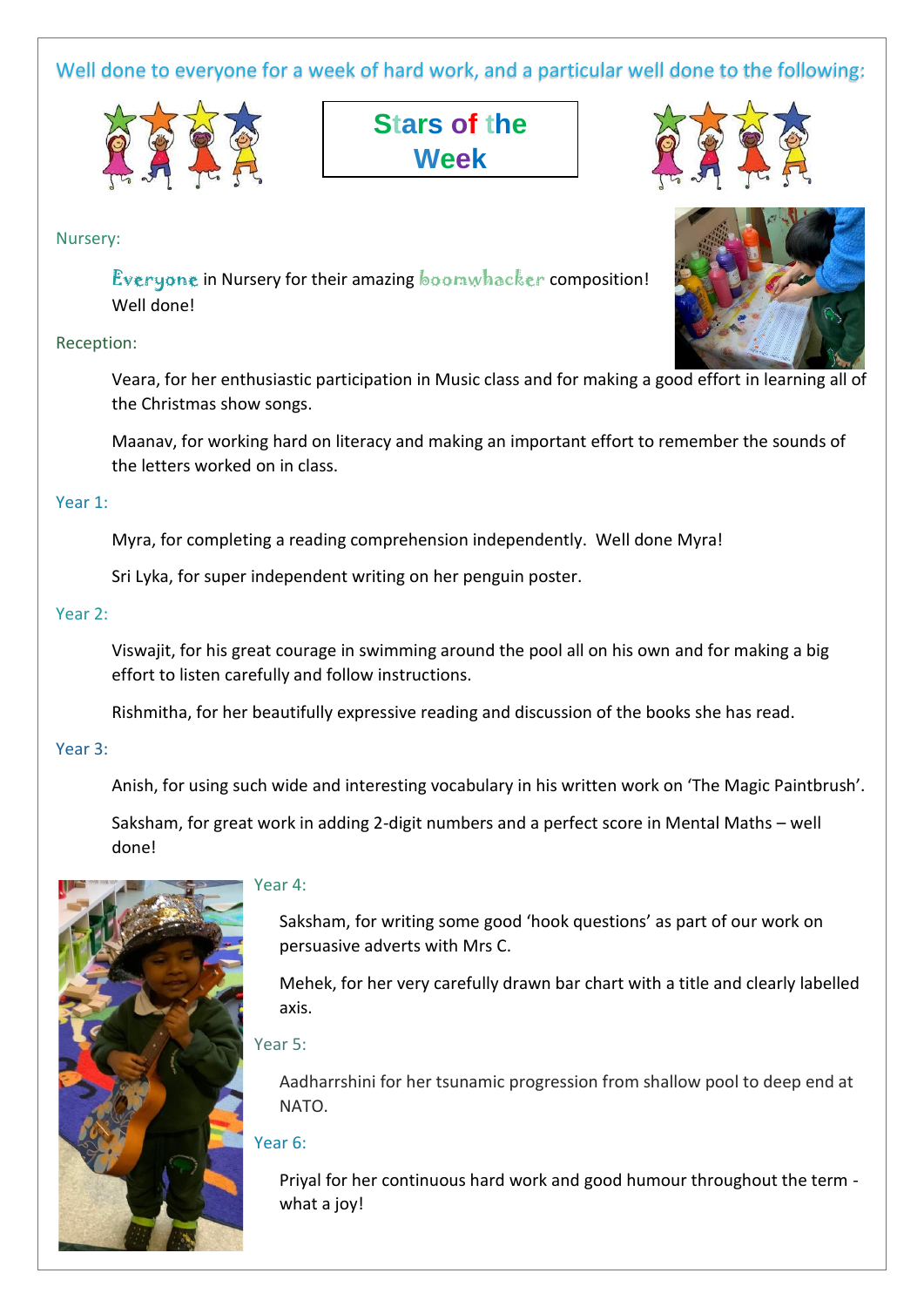# **Information for the week**

## **Bletchley Park Workshop Year 6** ูا

**The Year 6s thoroughly enjoyed their captivating afternoon workshop on codes and ciphers, along with a fascinating 'virtual' tour of the Bletchley Park complex and a well-enacted presentation of life at the heart of the codebreaking headquarters during WWII.**



# PMC (Primary Mathematics Challenge) RESULTS

Last week, 20 of the OAK Department's most proficient PROBLEM-SOLVERS were entered in the UK's Primary Mathematics Challenge. <https://www.primarymathschallenge.org.uk/>

All 20 put in a fine showing of themselves and we congratulate them for their courage and commitment.

Overall, however, Thomas and Tharun achieved a BRONZE CERTIFICATE, Aditya and Trishan a SILVER, And Aadriyan a **GOLD.** 叉

As best Lower Key Stage II entrants (i.e. Y3 and Y4s),

Kyle receives a GOLD Ishaan, a SILVER and Shaurya, a **BRONZE** 

Well done everyone. 凸 3> ● 滋

Mr. Stedman



Congratulations to Kashinath in Year 5, for being the most improved Mental Maths Monster for the month of October



Please note that the 90-day deadline for written notice of departure for the end of the Spring term (Friday, 1st April) falls on **Saturday, 1st January**. Please notify us before this date if your child will be leaving BISB; this will ensure that your deposit can be refunded.



If you need a receipt for reimbursements or have questions about financial matters, please email Mr. Prescott at [bisbbursar@telenet.be](mailto:bisbbursar@telenet.be)